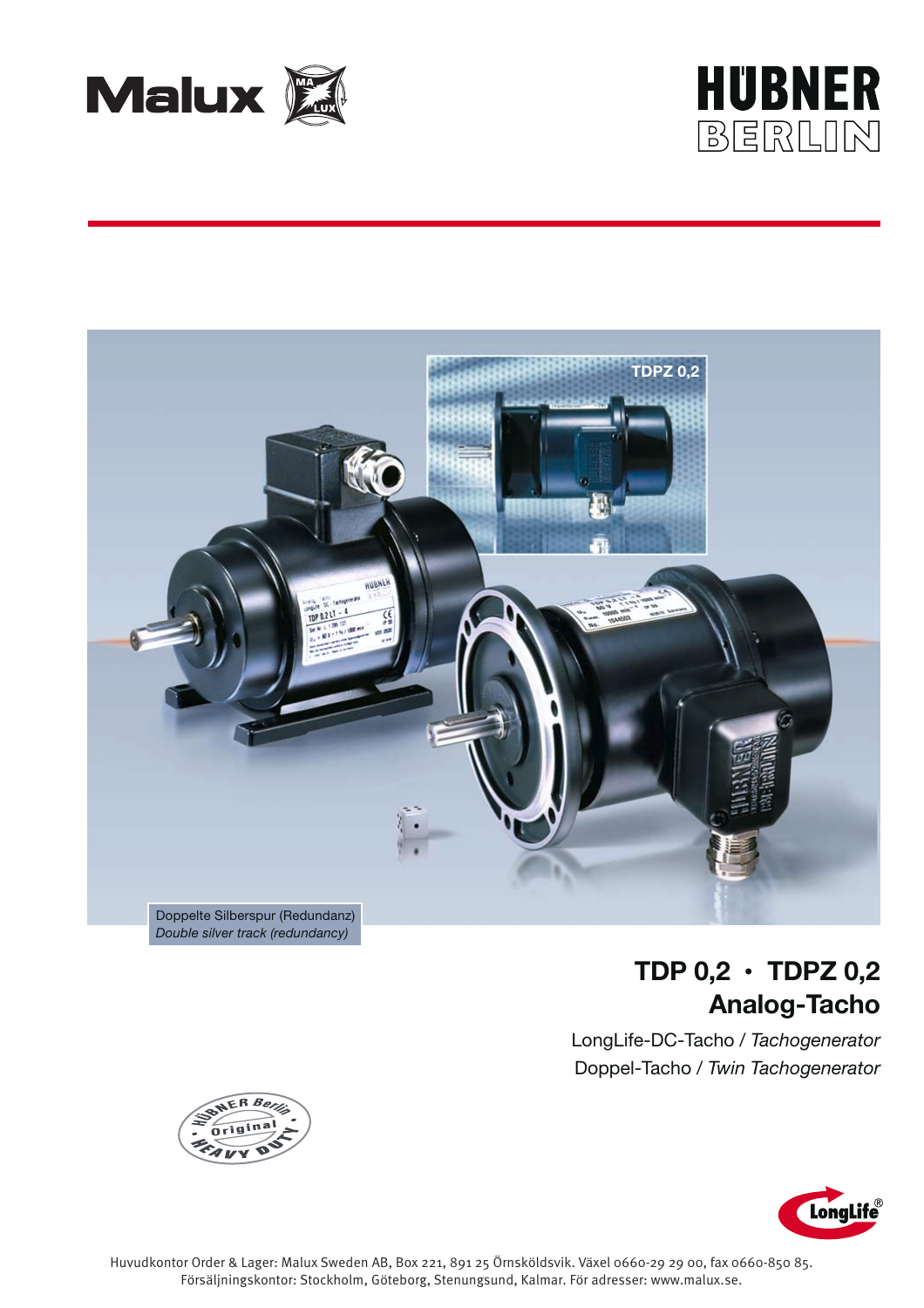# **TDP 0,2 • TDPZ 0,2**

## **Drehzahl-Sensor**

**(DC-Tacho/Doppel-DC-Tacho) für den Einsatz in der Mess-, Regel- und Antriebstechnik mit hohen Anforderungen an die Robustheit.**

### *Rotary Speed Sensor*

*(DC tachogenerator / twin DC tachogenerator) for drive, control and measurement technology in all industries with high demands of ruggedness.*

### **HÜBNER LongLife®-DC-Tachodynamos**

mit der patentierten Silberspur haben neue Maßstäbe in der Antriebstechnik gesetzt:

- **•** Drehzahl-Spannungs-Kennlinie U<sub>0</sub>(n) mit hoher Genauigkeit, auch unter erschwerten Betriebsbedingungen
- **Sehr kleine Zeitkonstante τ<sub>A</sub> der Tachospannung**
- **Wartungsfrei** während der Kugellager-Lebensdauer
- **Gewährleistung 2 Jahre** im Rahmen der Bedingungen des Zentralverbandes der Elektroindustrie (ZVEI), Zertifizierung nach **ISO 9001**

#### **Besondere Eigenschaften:**

- **Doppelte Silberspur** (Redundanz)
- Eingeengte **Eichtoleranz**
- **■ Temperaturkompensation** serienmäßig
- **EURO-Flansch®** B10 oder **Fuß** B3
- Gute Zugänglichkeit der Anschlussklemmen durch abnehmbaren, um 180° drehbaren Klemmenkasten
- **Demontierbar** ohne Spannungsverlust
- Zwei **getrennte** Tachospannungen: **TDPZ 0,2**
- 2. Wellenende (Option)
- **Seeluft- / Tropenschutz** (Option)
- **CSA-**Zulassung (Option)
- **NEMA-Flansch** (Option)
- Kombination mit **Drehimpulsgeber: TDP 0,2 + OG 9**
- Kombination mit **Drehzahlschalter: TDP 0,2 + FSL / ESL**

#### *HÜBNER LongLife® DC tachogenerators*

with their patented silver track have set new standards in drive technology:

- **•** Speed to voltage characteristic  $U_0(n)$  with high precision, even under harsh operating conditions
- Signal generating in real time with **very low time constant**  $τ_A$
- **•** *Maintenance free* during the life time of the ball bearings
- **•** *Warranty 2 years* within the conditions of the association of the German Electrical Industry (ZVEI), *ISO 9001* certified

#### *Special features:*

- *Double silver track (redundancy)*
- Reduced *calibration tolerance*
- *Temperature compensation* standard
- *EURO-flange***®** B10 or *foot* B3
- Easy **access** to the terminals by a reversable terminal cover
- Can be **dismantled** without loss of voltage
- Two *separate* tacho voltages: *TDPZ 0,2*
- **Rear extension shaft** optional
- *Marine air protected / tropicalized optional*
- **CSA** approval optional
- *NEMA-flange* optional
- Combination with *incremental encoder:* TDP 0,2 + OG 9
- Combination with **speed switch: TDP 0,2 + FSL / ESL**

|                                                                                                         | Leerlauf-<br>spannung                  |                           | Drehzahlbereich [min <sup>-1</sup> ]<br>Speed range [rpm] |                           | Max.<br><b>Drehzahl</b>                      | Anker-<br>Widerstand                    | Anker-<br><b>Induktivität</b> |  |  |  |  |  |
|---------------------------------------------------------------------------------------------------------|----------------------------------------|---------------------------|-----------------------------------------------------------|---------------------------|----------------------------------------------|-----------------------------------------|-------------------------------|--|--|--|--|--|
|                                                                                                         | No-load<br>voltage                     | $0 - 3000$                | $0 - 6000$                                                | $0 - n_{max}$             | max.<br>Speed                                | Armature<br>Resistance                  | Armature<br>Inductance        |  |  |  |  |  |
| <b>Typ</b><br>Type                                                                                      | $U_{0}$<br>$\lceil mV/min^{-1} \rceil$ | $R_{Load}$<br>$[k\Omega]$ | $R_{Load}$<br>$[k\Omega]$                                 | $R_{Load}$<br>$[k\Omega]$ | $n_{max}$<br>$\lceil \text{min}^{-1} \rceil$ | $R_A$ (20 °C)<br>$\lceil \Omega \rceil$ | $L_A$<br>[MH]                 |  |  |  |  |  |
| TDP 0.2 LT - 6                                                                                          | 10                                     | $\geq 0.1$                | $\geq 0.3$                                                | $\geq 0.9$                | 10000                                        | 3                                       | 6                             |  |  |  |  |  |
| TDP 0.2 LT - 7                                                                                          | 20                                     | $\geq 0.3$                | $\geq 1,2$                                                | $\geq 3.3$                | 10000                                        | 11                                      | 23                            |  |  |  |  |  |
| TDP 0.2 LT - 10                                                                                         | 30                                     | $\geq 0.7$                | $\geq 2.7$                                                | $\geq 7.5$                | 10 000                                       | 26                                      | 50                            |  |  |  |  |  |
| TDP 0.2 LT - 5                                                                                          | 40                                     | $\geq 1.2$                | $\geq 5$                                                  | $\geq 13.5$               | 10000                                        | 47                                      | 90                            |  |  |  |  |  |
| TDP 0.2 LT - 4                                                                                          | 60                                     | $\geq 2,7$                | $\geq 11$                                                 | $\geq 30$                 | 10000                                        | 99                                      | 200                           |  |  |  |  |  |
| TDP 0.2 LT - 3                                                                                          | 100                                    | $\geq 7.5$                | $\geq 30$                                                 | $\geq 30$                 | 6000                                         | 271                                     | 550                           |  |  |  |  |  |
| TDP 0.2 LT - 1                                                                                          | 150                                    | $\geq 16$                 |                                                           | $\geq 30$                 | 4000                                         | 630                                     | 1260                          |  |  |  |  |  |
| Doppel-Tacho mit zwei getrennten Tachospannungen / Twin tachogenerator with two separate tacho voltages |                                        |                           |                                                           |                           |                                              |                                         |                               |  |  |  |  |  |
| TDPZ 0,2 LT - 7                                                                                         | 20                                     | $\geq 1,2$                | $\geq 4,8$                                                | $\geq 14$                 | 10000                                        | 19                                      | 45                            |  |  |  |  |  |
| TDPZ 0,2 LT - 5                                                                                         | 40                                     | $\geq 4.8$                | $\geq 20$                                                 | $\geq 54$                 | 10000                                        | 70                                      | 170                           |  |  |  |  |  |
| TDPZ 0,2 LT - 4                                                                                         | 60                                     | $\geq$ 11                 | $\geq 44$                                                 | $\geq 120$                | 10000                                        | 160                                     | 390                           |  |  |  |  |  |
| TDPZ 0,2 LT - 3                                                                                         | 100                                    | $\geq 30$                 | $\geq 120$                                                |                           | 6000                                         | 445                                     | 1080                          |  |  |  |  |  |

**Die Daten gelten für jeden der beiden Tachoausgänge /** The data refer to each of the two tacho outputs

Huvudkontor Order & Lager: Malux Sweden AB, Box 221, 891 25 Örnsköldsvik. Växel 0660-29 29 00, fax 0660-850 85. Försäljningskontor: Stockholm, Göteborg, Stenungsund, Kalmar. För adresser: www.malux.se.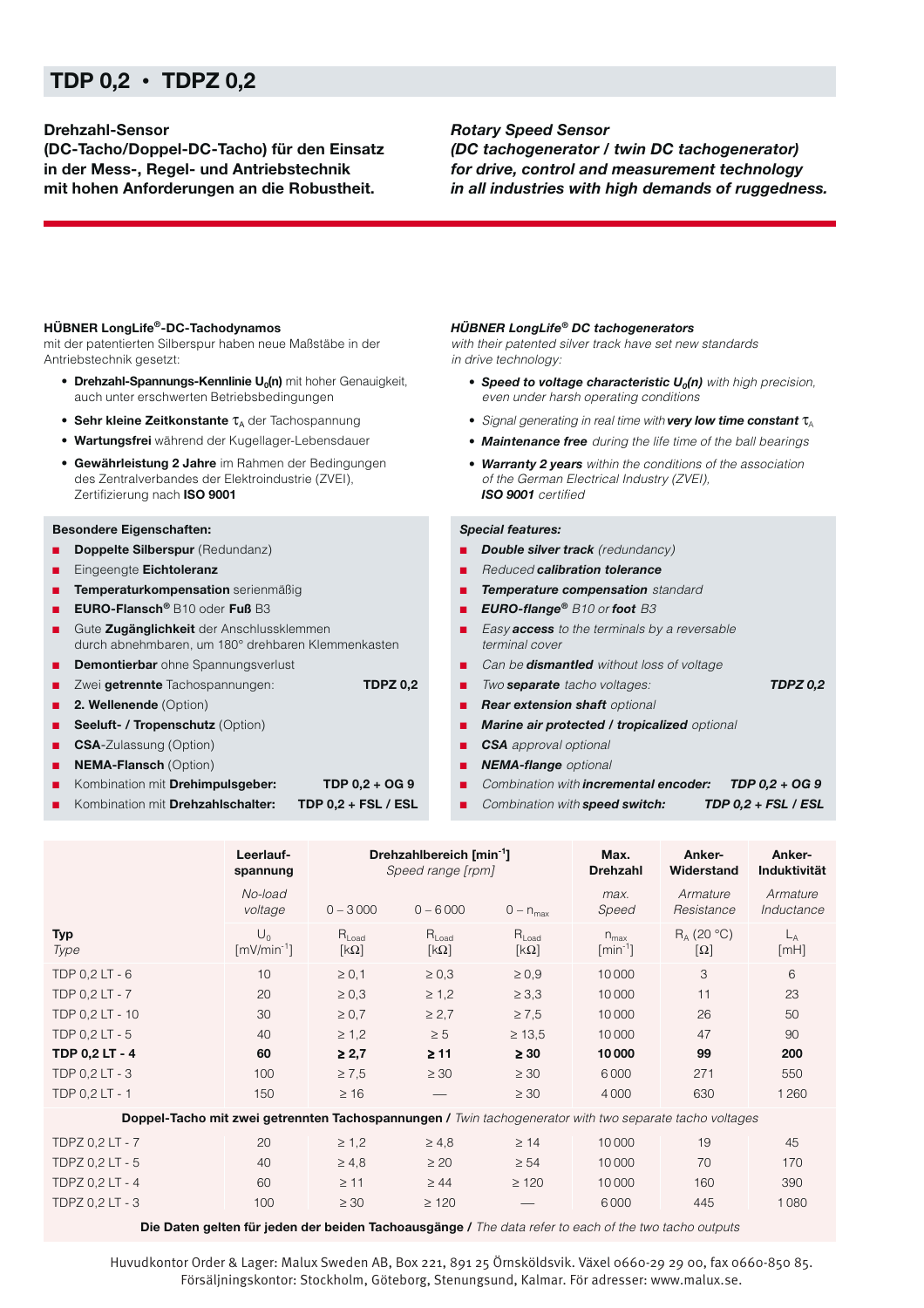# **TDP 0,2 • TDPZ 0,2**

| Leistung<br>Power                                                       | $P_{\text{max}}$     | $n \geq 3000$ min <sup>-1</sup> / rpm<br>3 W |                                                                      |                  |                 |                                      |   |  |
|-------------------------------------------------------------------------|----------------------|----------------------------------------------|----------------------------------------------------------------------|------------------|-----------------|--------------------------------------|---|--|
| Kalibriertoleranz<br>Calibration tolerance                              |                      | ±1%                                          |                                                                      |                  |                 |                                      |   |  |
| Linearitätstoleranz<br>Linearity tolerance                              |                      | $\leq 0.15 \%$                               |                                                                      |                  |                 |                                      |   |  |
| Reversiertoleranz<br>Reversing tolerance                                |                      | $\leq 0.1 \%$                                |                                                                      |                  |                 |                                      |   |  |
| Überlagerte Welligkeit<br>Superimposed ripple                           | $\tau_{BC} = 0.7$ ms | $\leq 0.5 \%$                                | Spitze-Spitze<br>peak-peak                                           | $\leq 0.2 \%$    | effektiv<br>rms |                                      |   |  |
| Temperaturkoeffizient im Leerlauf<br>Temperature coefficient at no-load |                      | $± 0,005 %$ /K                               |                                                                      |                  |                 |                                      |   |  |
| Ankerkreis-Zeitkonstante<br>Time constant of rotor                      | $\tau_{\text{A}}$    | <b>TDP</b><br>0,2<br>TDPZ 0.2                | $75 \mu s$<br>$40 \mu s$                                             |                  |                 |                                      |   |  |
| Leerlauf-Antriebsdrehmoment<br>Driving torque at no-load                |                      | 1,5 Ncm                                      |                                                                      |                  |                 |                                      |   |  |
| <b>Trägheitsmoment</b><br>Moment of inertia                             |                      | TDP<br>0,2<br>TDPZ 0.2                       | $\approx$ 1,1 kg cm <sup>2</sup><br>$\approx$ 1,2 kg cm <sup>2</sup> |                  |                 |                                      |   |  |
| <b>Belastbarkeit der Welle</b><br>Load on shaft                         | max.                 | axial 60 N                                   | radial 80 N                                                          |                  |                 |                                      |   |  |
| Schwingungsfestigkeit<br>Vibration proof                                |                      | ≤ 10 g ≈ 100 m/s <sup>2</sup>                |                                                                      | (10 Hz  2 kHz)   |                 | DIN IEC 60068-2-6                    |   |  |
| <b>Schockfestigkeit</b><br>Shock proof                                  |                      | ≤ 300 g ≈ 3 000 m/s <sup>2</sup>             |                                                                      | $(1 \text{ ms})$ |                 | DIN IEC 60068-2-27                   |   |  |
| Temperaturbereich<br>Temperature range                                  | $\top$               | $-30 °C$ $+130 °C$                           |                                                                      |                  |                 | Isolationsklasse<br>Insulation class | B |  |
| <b>Schutzart</b><br>Protection                                          |                      | <b>TDP 0.2</b>                               | IP 55                                                                |                  |                 | <b>IEC 60529</b>                     |   |  |
| Klimaschutz<br>Climatic protection                                      |                      | DIN IEC 60068-2-3, Ca                        |                                                                      |                  |                 |                                      |   |  |
| Gewicht<br>Weight                                                       |                      | TDP 0.2<br>TDPZ 0.2                          | $\approx$ 2,5 kg<br>$\approx$ 3,0 kg                                 |                  |                 |                                      |   |  |



**HÜBNER-Kupplung K 35** *HÜBNER coupling K 35*

Schutz vor Wellenströmen For protection against shaft bietet die isolierte entry the eddy currents use the insulated

Huvudkontor Order & Lager: Malux Sweden AB, Box 221, 891 25 Örnsköldsvik. Växel 0660-29 29 00, fax 0660-850 85. Försäljningskontor: Stockholm, Göteborg, Stenungsund, Kalmar. För adresser: www.malux.se.